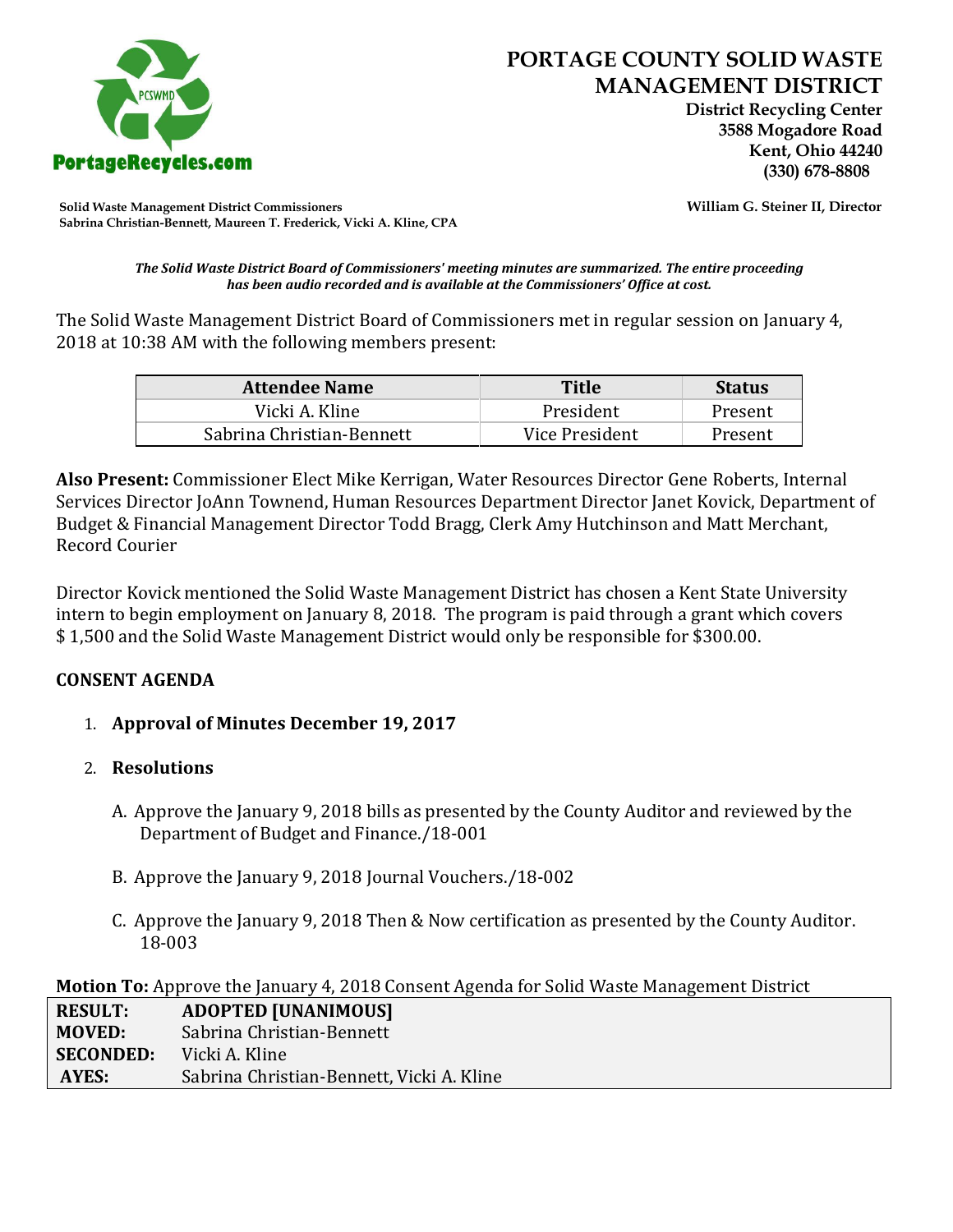## **RESOLUTION NO. 18-001 - RE: BILLS APPROVED AND CERTIFIED TO THE PORTAGE COUNTY AUDITOR FOR PAYMENT.**

It was moved by Sabrina Christian-Bennett, seconded by Vicki A. Kline that the following resolution be adopted:

- **RESOLVED,** that the bills were approved and certified to the County Auditor for payment, contingent upon the review of the Portage County Department of Budget and Financial Management, Department of Internal Services or other designee on January 9, 2018 in the total payment amount of **\$30,267.11 for Funds 8300-8399** as set forth in the Accounts Payable Warrant Report on file in the office of the Portage County Auditor; and be it further
- **RESOLVED,** that the District Board of Commissioners finds and determines that all formal actions of this Board concerning and relating to the adoption of this resolution were taken in an open meeting of this Board and that all deliberations of this Board that resulted in those formal actions were in meeting open to the public in compliance with the law including Section 121.22 of the Ohio Revised Code.

Roll call vote as follows:

Vicki A. Kline, Yea; Sabrina Christian-Bennett, Yea;

# **RESOLUTION NO. 18-002**

This resolution was inadvertently omitted. This is for numbering purposes only.

## **RESOLUTION NO. 18-003 - RE: ACCEPTANCE OF THEN AND NOW CERTIFICATIONS FOR PAYMENT.**

It was moved by Sabrina Christian-Bennett, seconded by Vicki A. Kline that the following resolution be adopted:

**WHEREAS,** Ohio Revised Code Section 5705.41 (D)(1) authorizes the expenditure of moneys, provided a certificate of the County Auditor is supplied stating that there was at the time of the making of such contract or order and at the time of the execution of such certificate a sufficient sum appropriated for the purpose of such contract and in the treasury or in process of collection to the credit of an appropriate fund free from any previous encumbrances (Then and Now Certification), and

## **WHEREAS,** the Then and Now Certification is recommended by the State Auditor's Office, the Portage County Auditor's Office, and the Portage County Prosecutor's Office, and